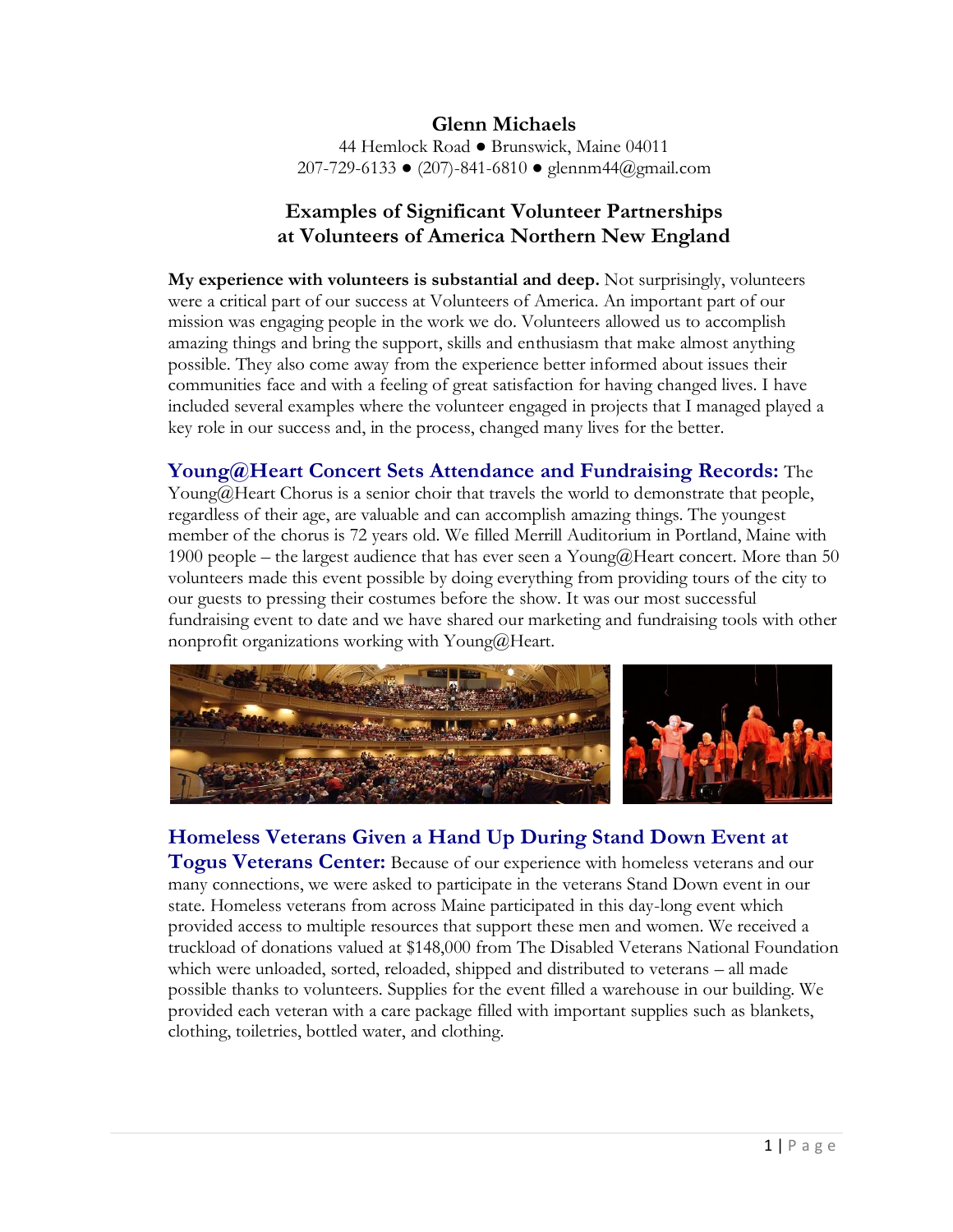

## **New Program for Homeless Veterans Opened at the Huot House with**

**U.S. Senator Susan M. Collins**: This is a two-year program that is designed to build a customized plan to get veterans back on their feet and into the community again. It is the first and only program in the state that works with homeless women. U.S. Senator Susan M. Collins was the keynote speaker. She is the ranking senator on the Homeland Security and Government Affairs Committee and also serves on the Armed Services Committee. More than 200 volunteers support this program through fundraising, events, adopt-a-veteran programs, and more. We could not have built or run this program without their help.



# **Dedication of Miller Square on Harlow by U.S. Congressman Mike**

**Michaud:** We opened and dedicated our newest and largest affordable senior housing community in Bangor, Maine with support from more than 25 volunteers. The keynote speaker was U.S. Congressman Mike Michaud, a veteran and a member of the Committee for Veterans' Affairs.

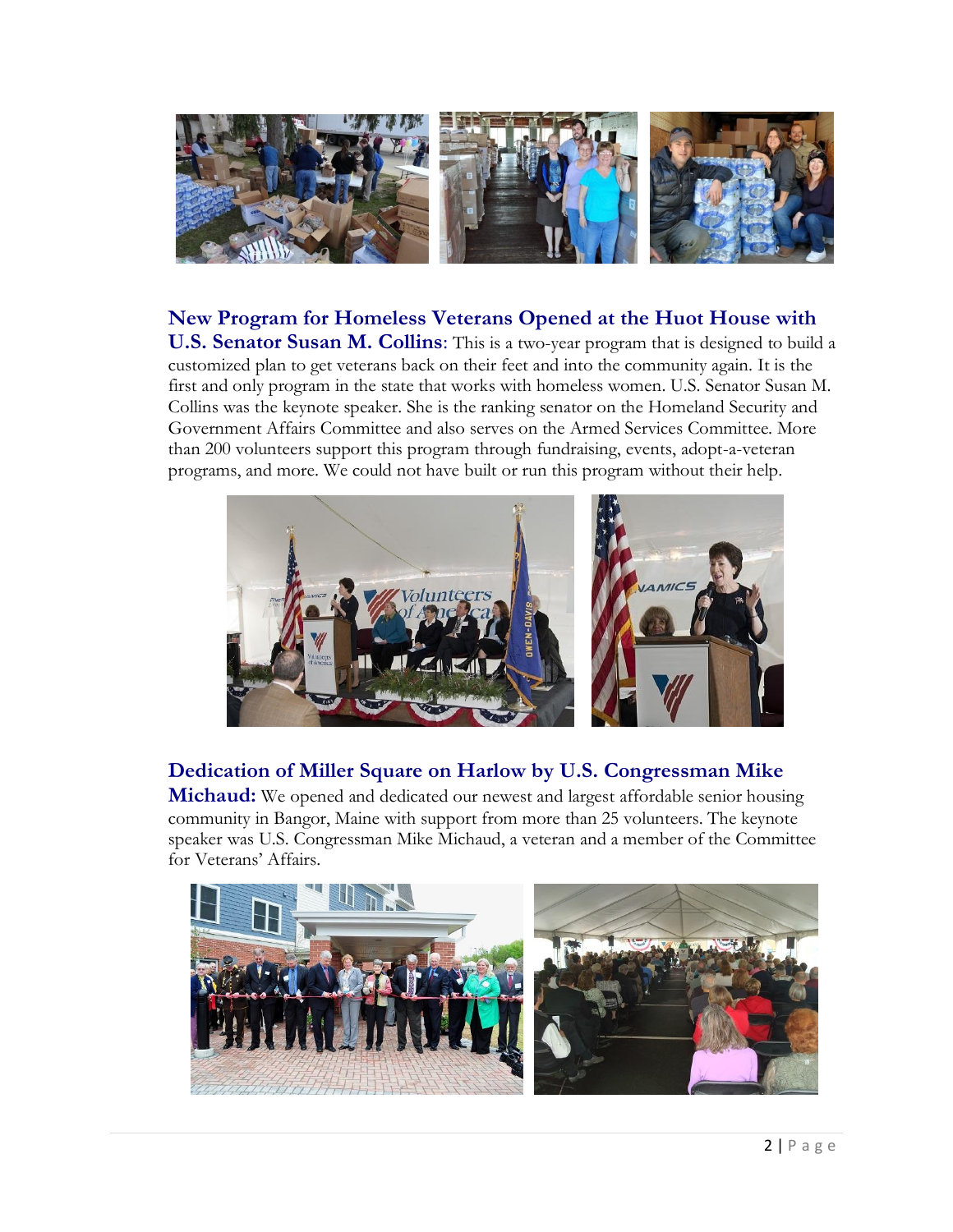**Camp POSTCARD for At-Risk Maine Youth:** Each year, we provide a weeklong summer camp program for some of Maine's most at-risk  $5<sup>th</sup>$  and  $6<sup>th</sup>$  graders. The yearround committee that plans for our season and all staff at camp are comprised of more than 100 volunteers. These include law enforcement and criminal justice professionals who serve as camp leaders and do much of the fundraising. There is no cost for any child to attend camp.



**Action Team Program with Major League Baseball Players Trust:** The Action Team program is a national partnership between Volunteers of America and the Major League Baseball Players Trust (the Player's Association's Foundation). The goal of the program is to create the next generation of volunteer leaders working with local high schools. Our affiliate has lead Volunteers of America with the largest Action Team in the country. The volunteers who led the program at their respective schools are shown with their certificates on the field at Fenway Park. This is part of a day-long recognition event for these student volunteer leaders that includes a tour of Fenway Park and time with players who are Action Team representatives.



**Portland Junior Pirates Hockey Team:** This is one of our most unique volunteer relationships. We inherited a program for hopeless veterans that needed help. So did the facility it is housed in. The Portland Junior Pirates, a Maine junior hockey team with players aged from 16 to 21, donated their time for a full day to repair, paint, re-floor and basically provide these men with home they could be proud of. This volunteer work is part of their training program with the team. They provide all supplies and their total donation exceeded \$10,000. When the job was finished, they donated two new 46-inch televisions (which their